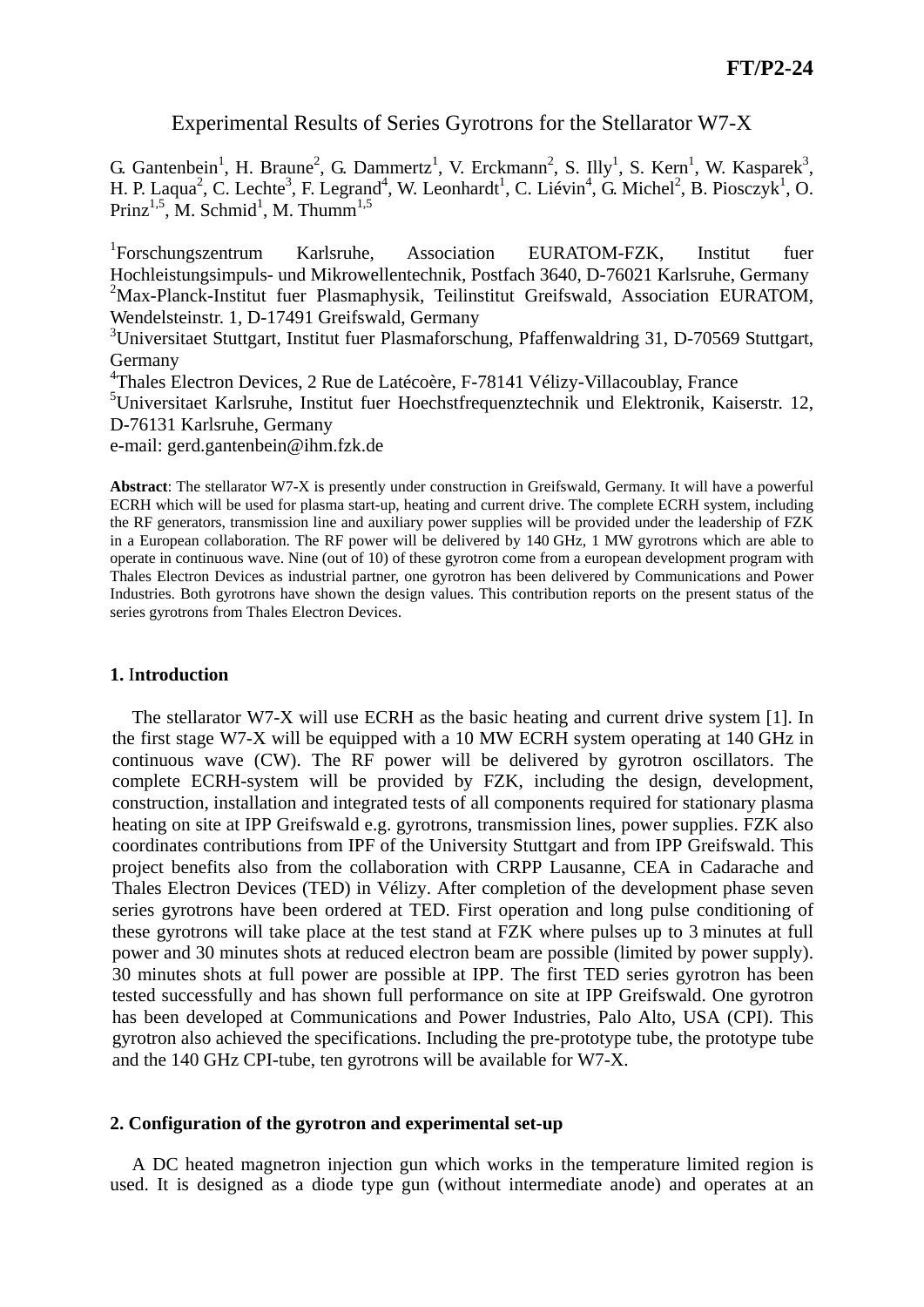accelerating voltage of 80 kV creating a beam current of 40 A with a current density of 2.5 A/cm<sup>2</sup>, the average velocity ratio of the electrons (v<sub>⊥</sub>/v<sub>||</sub>) is 1.3. The gun cavity region (beam tunnel) is equipped with stacked copper and RF-absorbing ceramic rings in order to avoid spurious oscillations which could degrade the beam quality and lead to high thermal load.

The cavity is a standard cylindrical design, optimized for the mode  $TE_{28,8}$ . In order to minimise mode conversion at the transition from the input taper to the cylindrical section and to the output taper these sections have been smoothed, resulting in a mode purity of 99.9 %. The realistic thermal peak wall loading of the cavity is less then  $2 \text{ kW/cm}^2$ . The electron beam is placed at the first radial maximum of the electrical field of the  $TE_{28,8}$  mode to ensure a strong interaction of the electrons with the design mode. The nominal value of the compression ratio ( $B_{\text{cavity}}/B_{\text{gun}}$ ) of the beam is 23.5.

The launcher and quasi-optical system are optimised to convert the rotating  $TE_{28.8}$  cavity mode into a fundamental Gaussian beam with an efficiency of 98 % [2,3]. From calculations a conversion efficiency of the  $TE_{28,8}$  to the fundamental Gaussian beam  $TEM_{00}$  of more then 98 % is expected.

The output vacuum window is a single, edge-cooled CVD diamond disk with an inner aperture of 88 mm mounted under a small angle with respect to the output beam. To minimise reflections at the window a resonant thickness for 140 GHz has been chosen (two wavelengths inside material). Due to the low loss tangent of diamond the absorbed power for a 1 MW beam is only 705 W, the very high thermal conductivity limits the central temperature increase in CW operation to about 60 °C.

The isolation of the collector from the cavity region allows the application of a decelerating voltage. This measure reduces the residual energy of the spent electrons and lowers the thermal load of the collector resulting in a higher overall efficiency. During operation the collector is at ground potential, the cathode voltage is set to a negative value of 52 - 54 kV and the cavity voltage to 27 - 29 kV. To equalise the thermal loading of the collector, watercooled solenoidal coils sweep the electron beam across the surface in axial direction with a repetition frequency of 7 Hz. An advanced 50 Hz sweeping system using transverse fields has the advantage of a further reduction of the peak wall loading. This system is presently under investigation [4].

Possible stray radiation in the gyrotron and along the transmission line to the cw load is measured calorimetrically. The thermal loading of the gyrotron components and transmission line is monitored continuously.

#### **3. Experimental results of series gyrotrons**

#### 3.1 Operation of SN4 at full performance

The series gyrotron SN4 was taken into operation and tested at FZK with short and long pulses. The total RF output power has been measured by a short pulse calorimetric load which is mounted close to the output window of the gyrotron. In the experiments given in Fig. 1 the beam radius has been variied from 10.28 mm to 10.39 mm. In short pulses (2.8 ms) it shows a stable output power of up to 1 MW at the design values.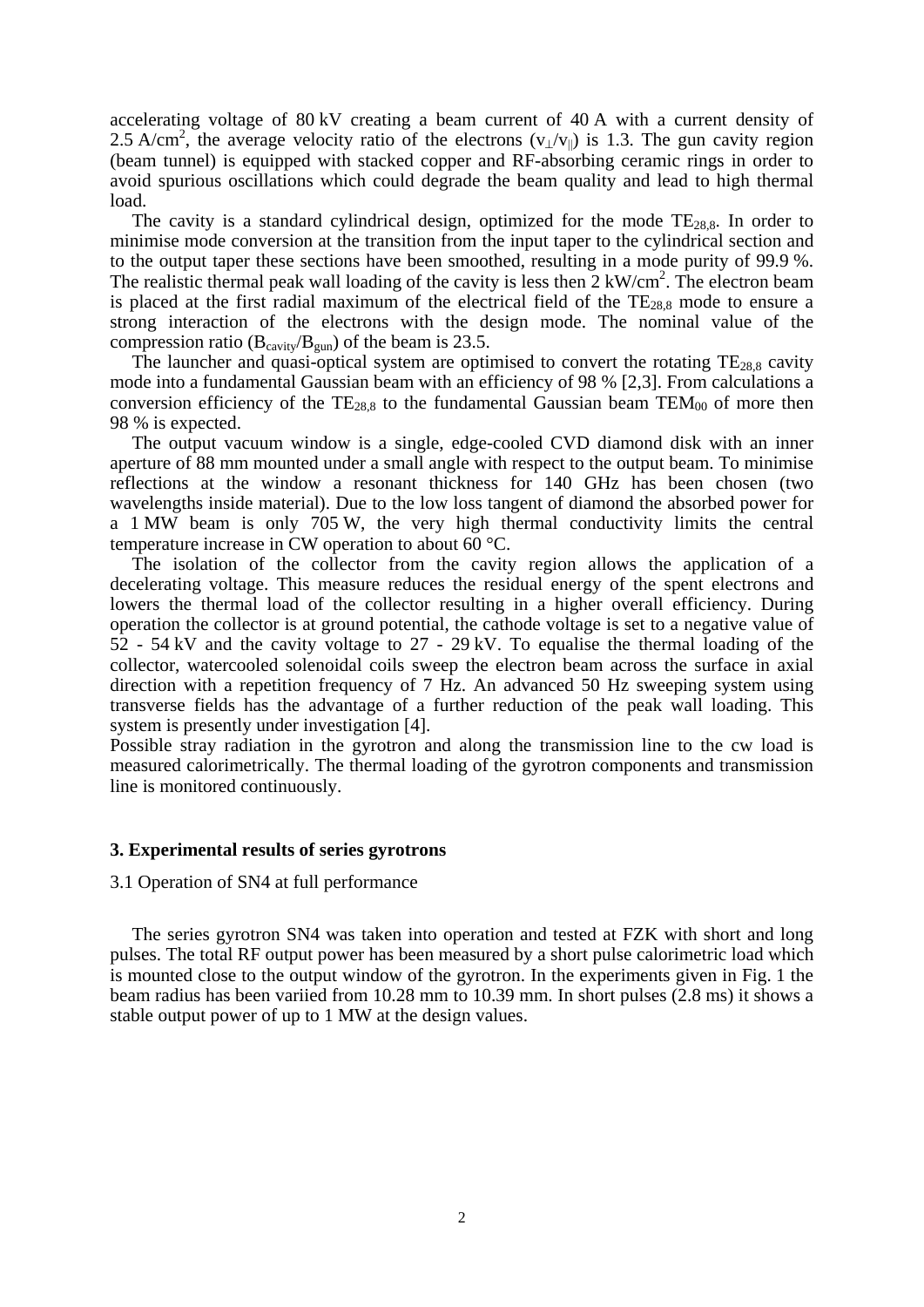

different electron beam radii in the cavity.



Fig. 1: Output power of SN4 gyrotron in Fig. 2: Output power and efficiency of series short pulse versus accelerating voltage at gyrotron SN4 in dependance of beam current.

For medium pulse length ( $\approx 0.1$  s) and long pulses (several seconds up to 30 minutes) a CW load with massive water cooling is used in combination with an optical transmission system. At pulses longer than  $\approx 0.1$  s the gyrotron is usually operated with depressed collector. The efficiency of the gyrotron was around 42 % for beam currents from 28 A up to 40 A with a maximum of 43 % (see Fig. 2). This indicates a good performance of the electron gun and a sufficient electron beam quality. Safe operation of the gyrotron under CW conditions was possible in the current range from 27 A up to 44 A with a depression voltage of up to 28 kV. Pulses have been performed up to 30 minutes, however with a reduced beam current (< 30 A) due to a limitation in the power supply at FZK. The output power obtained was about 500 kW. At maximum RF-power (910 kW) repetitive operation of the gyrotron was possible with a pulse length of 3 minutes.

The output beam of each gyrotron has been measured and analysed with an infrared system. It was found that the beam parameters of SN4 are within the usual range and the quality is excellent, as in the previous series gyrotrons. The Gaussian mode content of the output beam is 97 %.



Fig. 3: Influence of accelerating voltage on output power and beam current in short pulse operation of SN2.

#### 3.2 Short pulse results of SN2

The operating parameters of the series gyrotron SN2 have been optimised in short pulses of a few ms. Fig. 3 shows the dependance of the output power on the cathode voltage and the increasing beam current at constant heating of the electron gun. The output power can be variied from 350 kW up to 950 kW by changing the voltage from 72.5 kV to 80.5 kV. At higher voltage the gyrotron oscillates in a

The specified output power (1 MW) of the gyrotron has been achieved with a beam current of 41 A. This is demonstrated in Fig. 4 which also shows a saturation of output power with increasing current (at constant B-field), in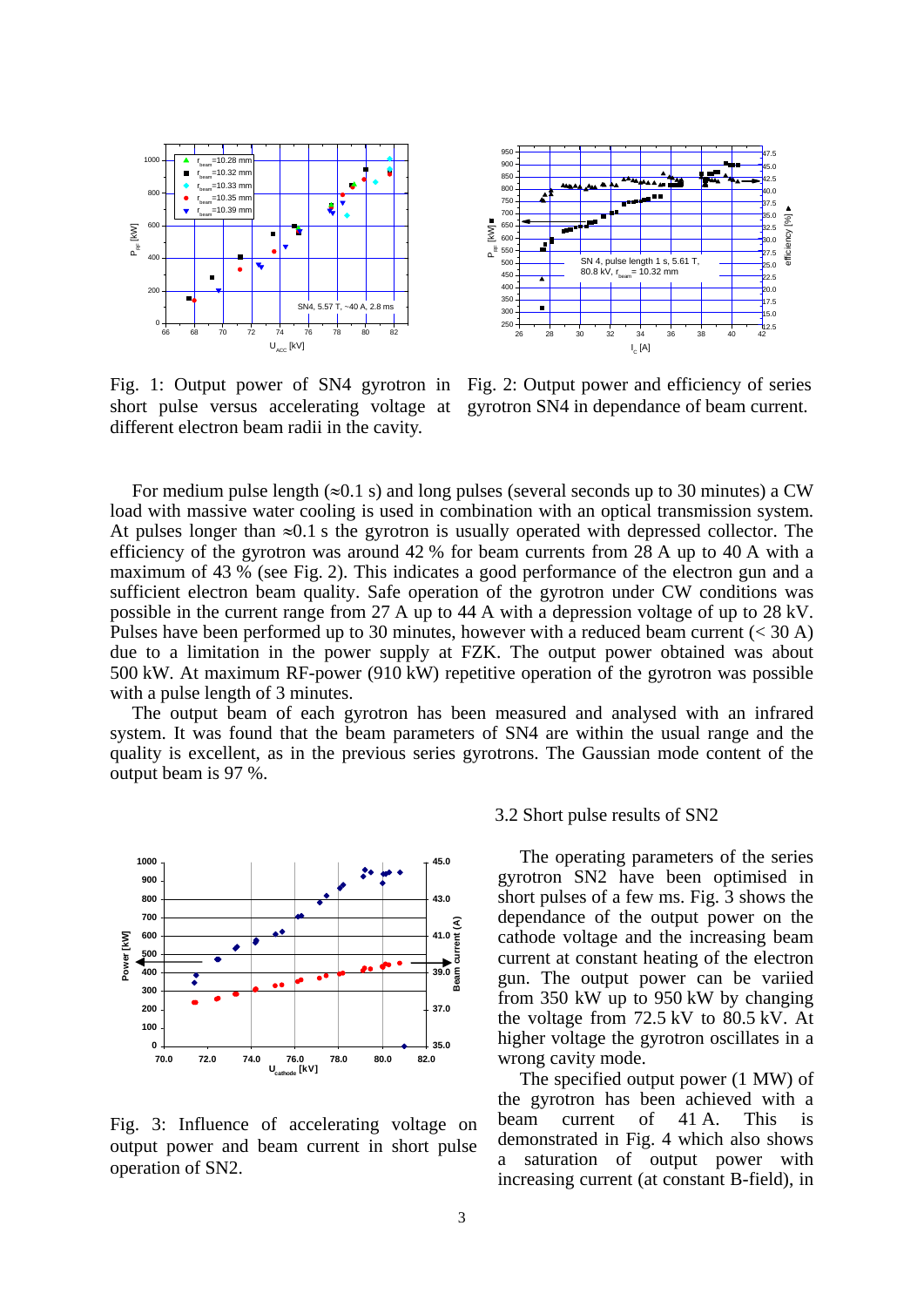

1400 49 120 42  $\bar{\bullet}$ 1000  $\overline{55}$ Output power [kW] **Output power [kW]**  $\blacksquare$ ncy [%] **Efficiency [%]**  $800$ 28 600 21  $400$ 14 200 7  $\Omega$  $\mathsf{C}$ 5.510 5.520 5.530 5.540 5.550 5.560 5.570 5.580 5.590 **Magnetic field [T]**

Fig. 4: Saturation of output power with increasing beam current measured with SN2.



particular at a beam current above 40 A. This effect is well known and has been observed at other gyrotrons also (e.g. SN4).

Operation of the tube was possible with currents of up to 50 A. Fig. 5 shows the maximum achieved output power at  $50 \text{ A}$  ( $\approx 1200 \text{ kW}$ ) in dependance of the magnetic field and optimised cathode voltage (76 – 81 kV). Since the gyrotron is operated with non-depressed collector in short pulses the corresponding efficiency is small and variies from 25.4 % to 30 % which is in good agreement with results of previous gyrotrons.

#### 3.3 Performance limitations

Although the series gyrotrons showed a good behaviour in short pulse operation, it was not possible to maintain this performance at longer pulses. In some cases the performance at longer pulses was reduced substantially due to the occurrence of parasitic oscillations with frequencies which are considerably lower then the design frequency. This behaviour suggests the assumption that these parasitic oscillations are generated prior to the cavity rather then in the cavity like the usual competing modes. As one consequence the optimised parameters must be changed substantially to maintain stable oscillations thus resulting in lower output power and efficiency.

Precise measurements have been performed to monitor possible frequencies which may originate from interactions in the beam tunnel. It has been found that several frequencies in the range of 119 GHz – 132 GHz have been excited simultaneously with the main mode at 140 GHz.

At the mirror box of the W7-X gyrotrons a relief window with a calorimeter is installed which offers the possibility to measure the level of stray radiation in the gyrotron. This measurement is given in Fig. 6 which shows the output power and the relative stray radiation through the relief window versus the accelerating voltage. It is clearly visible that those operating points where only the desired 140 GHz was observed show a smaller amount of relative stray radiation. As soon as additional parasitic oscillations occur, the level of relative stray radiation is increased significantely.

After opening of the gyrotrons SN2 and SN3 the beam tunnel has been examined very carefully. This component consists of sandwiched copper and ceramic rings which have a decreasing inner diameter towards the cavity. Several ceramic rings and brazings close to the entrance of the electron beam to the cavity were damaged due to thermal overload. These observations strongly support the assumptions that the parasitic oscillations are excited in the beam tunnel. A possible improvement towards a more stable single frequency operation in the high power regime has to take into account that the starting current of the parasitics must be increased as much as possible. This can be achieved e.g. by destructing the residual azimuthal